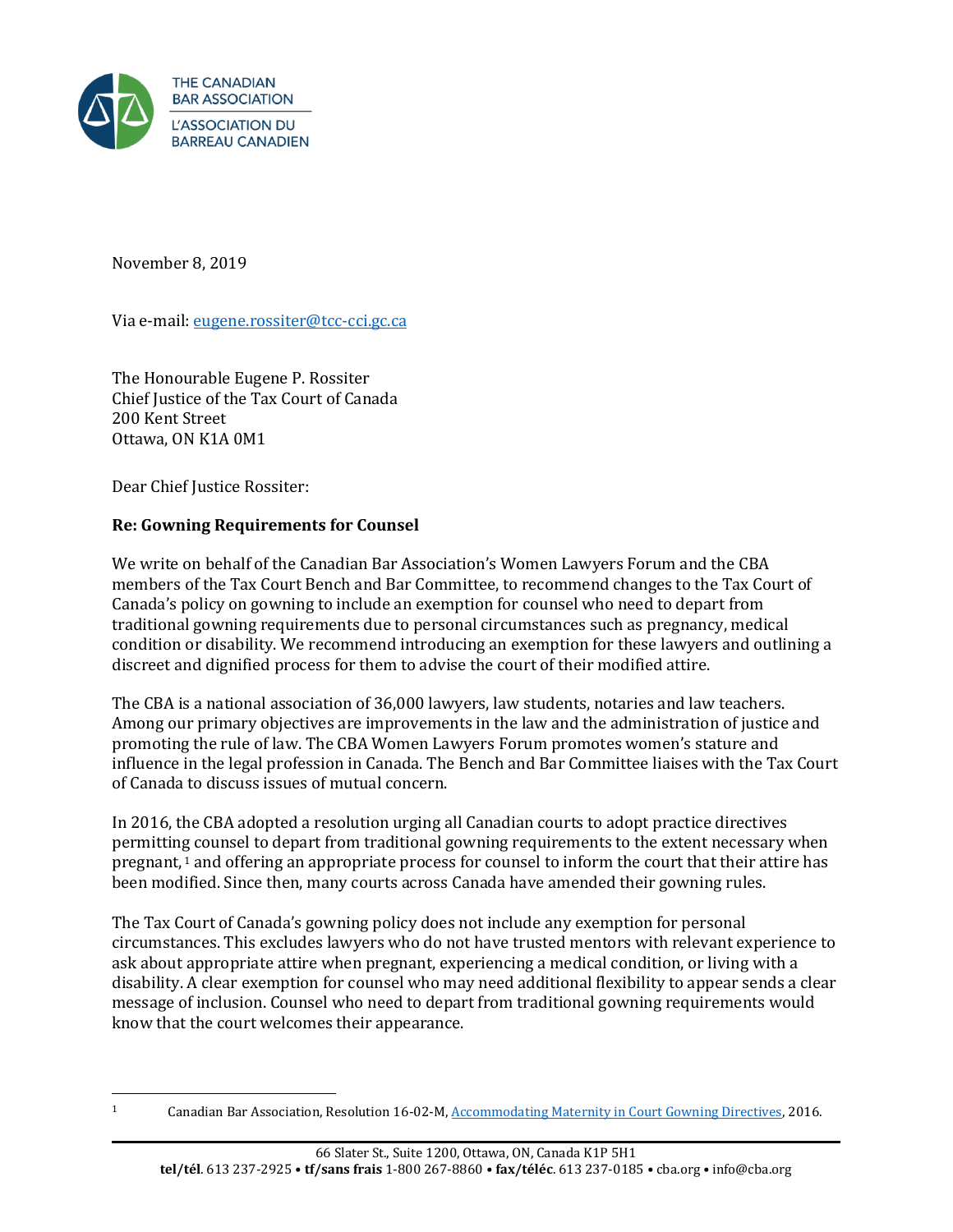Traditional gowning is meant to be a symbol of equality, but for lawyers in some circumstances it can be a barrier to appearing in court. Simple changes to allow for greater flexibility will respect tradition while communicating that all counsel are welcome and included in Canadian courts.

We have drafted a model gowning directive, appended to this letter. The model directive has four elements:

- There is an explicit exemption for personal circumstances such as pregnancy, a medical condition, or disability.
- Modified attire must be in keeping with court decorum.
- Counsel must advise the court of modified attire.
- Counsel need not discuss their personal circumstances or modified attire in open court or on the record.

We believe that gowning directives with these elements will be clear, inclusive and instructive. With this guidance, both courts and counsel will know how to proceed when counsel need to modify their attire due to personal circumstances.

Clearer guidance from the Tax Court of Canada would help counsel meet their obligations to the court and their clients. The proposed changes will also enhance the accessibility of courts and send an important message that the profession and justice system can be proactively inclusive.

We ask that you consider our proposal and would be pleased to discuss this matter at the upcoming meeting of the Tax Court Bench and Bar Committee.

Yours truly,

*(original letter signed by Nadia Sayed for Sabrina A. Bandali and Nathalie Goyette)*

Sabrina A. Bandali Chair, CBA Women Lawyers Forum

Nathalie Goyette Chair, Tax Court Bench and Bar Committee

cc: The Honourable Lucie Lamarre, Associate Chief Justice [Lucie.Lamarre@tcc-cci.ca](mailto:Lucie.Lamarre@tcc-cci.ca)

Encl.